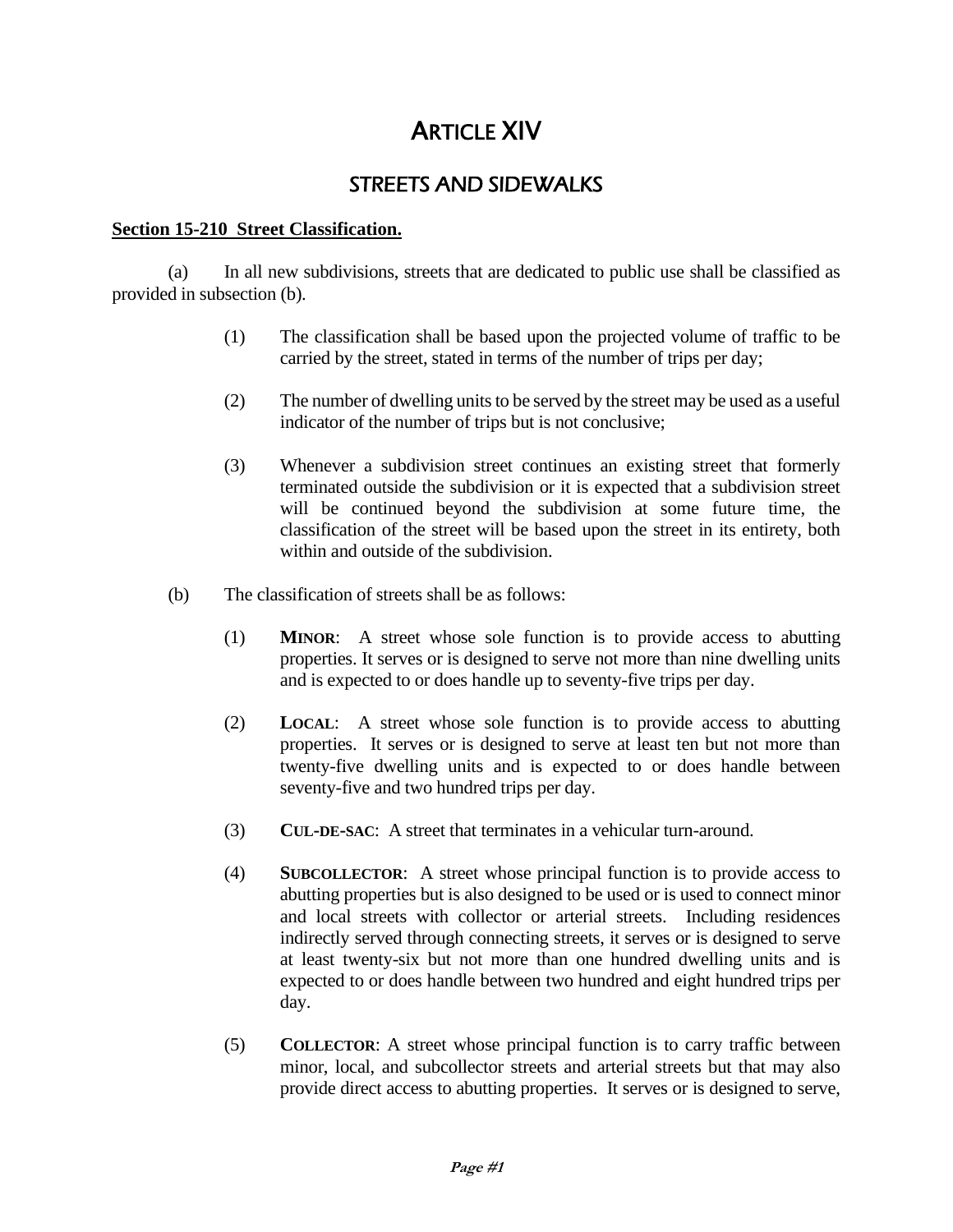directly or indirectly, more than one hundred dwelling units and is designed to be used or is used to carry more than eight hundred trips per day.

(6) **ARTERIAL**: A major street in the town's street system that serves as an avenue for the circulation of traffic into, out, or around the town and carries high volumes of traffic. The following streets are arterial streets:

| <b>Culbreth Road</b>    | <b>Main Street</b>   |
|-------------------------|----------------------|
| Dairyland Road          | Merritt Mill Road    |
| Damascus Church Road    | N.C. Hwy 54          |
| <b>Estes Drive</b>      | Old Greensboro Road  |
| <b>Eubanks Road</b>     | Old Hwy 86           |
| Greensboro Street       | Old Fayetteville Rd. |
| Hillsborough Road       | Rogers Road          |
| <b>Homestead Road</b>   | Smith Level Road     |
| <b>Jones Ferry Road</b> | <b>Weaver Street</b> |

## **(AMENDED 6/04/91)**

- (7) **MARGINAL ACCESS STREET**: A street that is parallel to and adjacent to an arterial street and that is designed to provide access to abutting properties so that these properties are somewhat sheltered from the effects of the through traffic on the arterial street and so that the flow of traffic on the arterial street is not impeded by direct driveway access from a large number of abutting properties.
- (8) **LOOP STREET**. A street having two points of intersection with the same street. **(AMENDED 6/21/94)**
- (9) **ALLEY**. A one-way service road providing a secondary means of public access to abutting property and not intended for general traffic circulation with a maximum length of 550 feet. **(AMENDED 9/27/94)**

## **Section 15-211 Access to Public Streets in General.**

Every lot shall have access to it that is sufficient to afford a reasonable means of ingress and egress for emergency vehicles as well as for all those likely to need or desire access to the property in its intended use. **(AMENDED 5/10/83; 4/24/84)**

## **Section 15-212 Access to Arterial Streets.**

Whenever a major subdivision that involves the creation of one or more new streets borders on or contains an existing or proposed arterial street, no direct driveway access may be provided from the lots within this subdivision onto this street.

## **Section 15-213 Entrances to Streets.**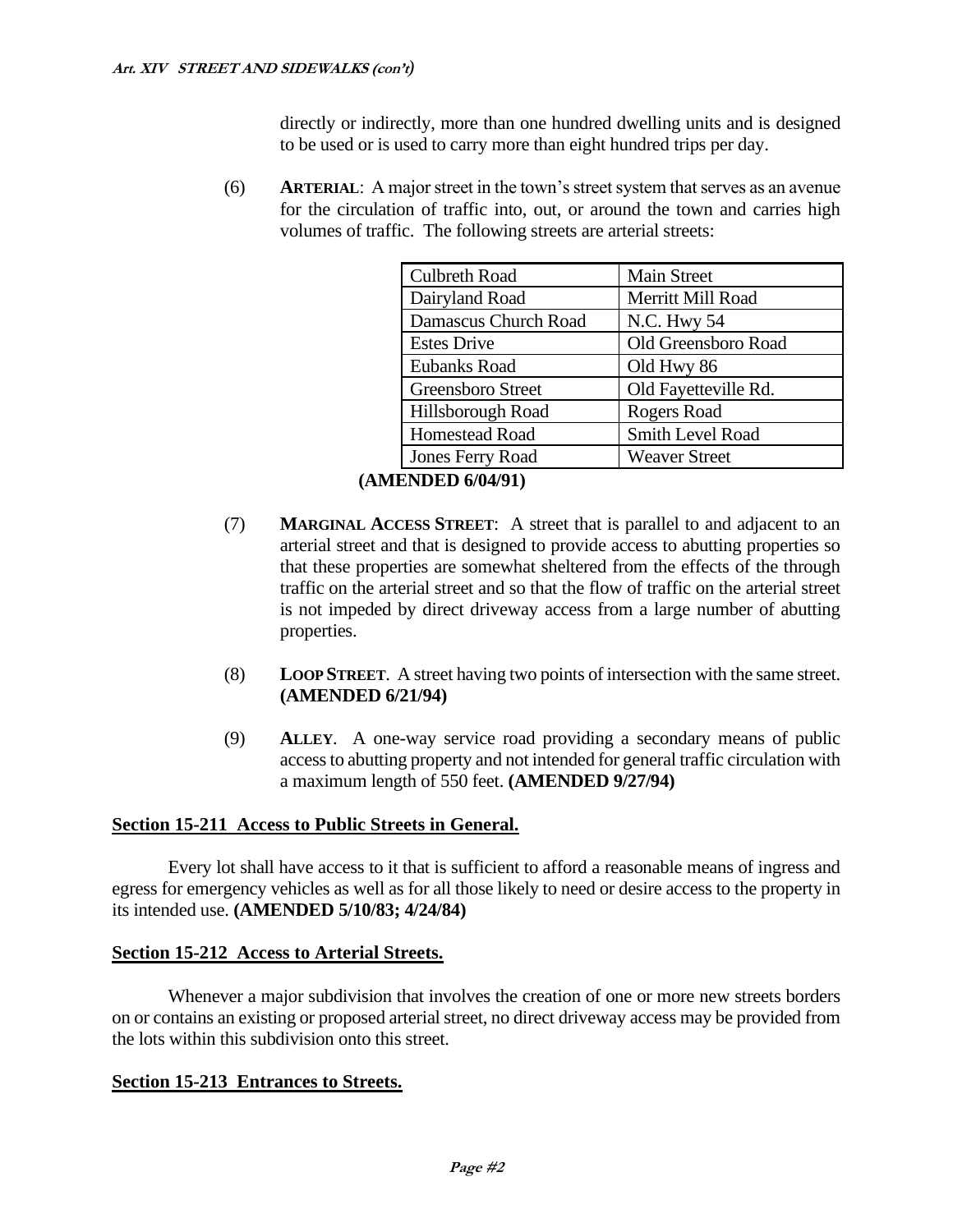(a) All driveway entrances and other openings onto streets within the town's planning jurisdiction shall be constructed so that:

- (1) Vehicles can enter and exit from the lot in question without posing any substantial danger to themselves, pedestrians, or vehicles traveling on abutting streets; and
- (2) Interference with the free and convenient flow of traffic in abutting or surrounding streets is minimized.
- (3) In considering (1) and (2) above, the following factors shall be considered: **(AMENDED 2/4/86)**
	- a. The nature of the abutting street, its capacity, use, speed and flow, and reasonably anticipated changes to the street; and
	- b. The nature of the proposed use of the land, the traffic generated, the existence and number of drive-in window(s), the internal system for moving vehicles while on the lot; and
	- c. The nature of the exit and entrance, the site distance, the distance from intersections, the alignment with other drives and streets, turning controls or limitations.
	- d. As a minimum, no drive should be located within 250 feet of an intersection of an existing or planned arterial or collector road.

(b) As provided in G.S. 136-93, no person may construct any driveway entrance or other opening onto a state-maintained street except in accordance with a permit issued by the North Carolina Department of Transportation. Issuance of this permit is prima facie evidence of compliance with the standard set forth in subsection (a).

(c) If driveway entrances and other openings onto town-maintained streets are constructed in accordance with the specifications set forth in Appendix B to this chapter, this shall be deemed prima facie evidence of compliance with the standard set forth in subsection (a).

(d) For purposes of this section, the term "prima facie evidence" means that the permit-issuing authority may (but is not required to) conclude from this evidence alone that the proposed development complies with subsection (a).

## **Section 15-214 Coordination with Surrounding Streets.**

(a) The street system of a subdivision shall be coordinated with existing, proposed and anticipated streets outside the subdivision or outside the portion of a single tract that is being divided into lots (hereinafter, "surrounding streets") as provided in this section.

(b) Collector streets shall intersect with surrounding collector or arterial streets at safe and convenient locations.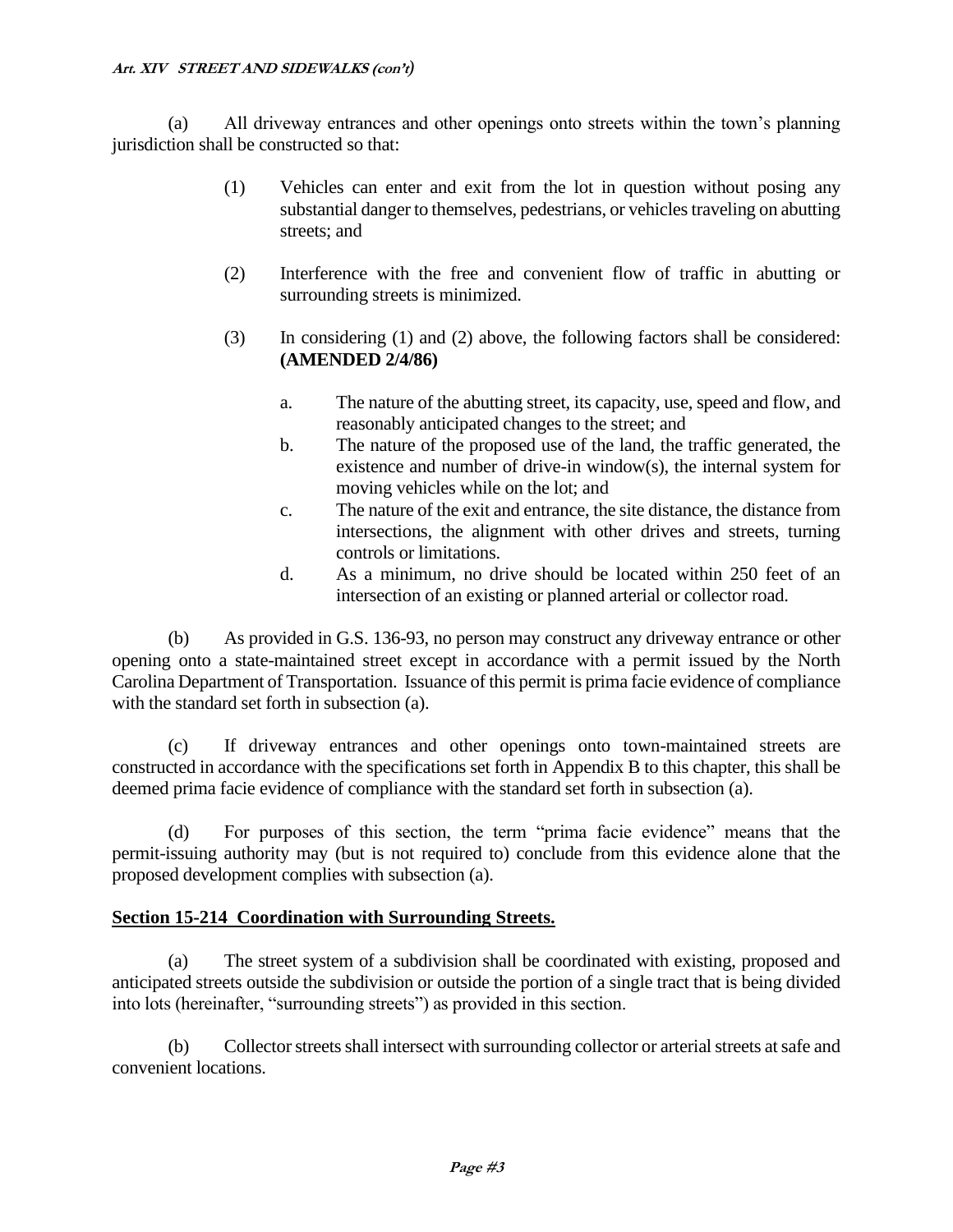$(c)$  Subject to subsection 15-217(a), subcollector, local, and minor residential streets shall connect with all surrounding streets to permit safe, convenient movement of traffic between residential neighborhoods and to facilitate access to neighborhoods by emergency and other service vehicles. The connections shall be created in such a way that they do not encourage the use of such streets by substantial through traffic. **(AMENDED 9/16/97; 5/06/03)**

(d) Whenever connections to anticipated or proposed surrounding streets are required by this section, the street right-of-way shall be extended and the street developed to the property line of the subdivided property (or to the edge of the remaining undeveloped portion of a single tract) at the point where the connection to the anticipated or proposed street is expected. In addition, the permit-issuing authority may require temporary turnarounds to be constructed at the end of such streets pending their extension when such turnarounds appear necessary to facilitate the flow of traffic or accommodate emergency vehicles. Notwithstanding the other provisions of this subsection, no temporary dead-end street in excess of 1,000 feet may be created unless no other practicable alternative is available.

## **Section 15-215 Relationship of Streets to Topography.**

(a) Streets shall be related appropriately to the topography. In particular, streets shall be designed to facilitate the drainage and stormwater runoff objectives set forth in Article XVI, and subject to the design requirements relating to maximum grades set forth in subsection (b), street grades shall conform as closely as practicable to the original topography.

(b) As indicated in Section 15-216, the maximum grade at any point on a street constructed without curb and gutter shall be 8%. On streets constructed with curb and gutter the grade shall not exceed 8% unless no other practicable alternative is available. However, in no case may streets be constructed with grades that, in the professional opinion of the public works director, create a substantial danger to the public safety.

## **Section 15-216 Street Width, Sidewalk, and Drainage Requirements in Subdivisions. (AMENDED 8/27/96, 10/23/2018)**

(a) Minor and local streets where the grade does not exceed 8% may be constructed without curb and gutter in accordance with the standards set forth in subsection (b). All other streets shall be constructed in accordance with the standards set forth in subsection (c). **(AMENDED 05/12/98)**

(b) Subject to subsections (d), (e), and (f), streets constructed without curb and gutter shall conform to the following standards as well as the specifications referenced in Section 15- 219. To the extent practicable, the side slope of the drainage swale shall not exceed 4:1 on the street side and on the back side shall not exceed 3:1. When necessary, the minimum right-of-way shall be expanded to accommodate the proper construction of the travel lane, shoulders, swales, and (if applicable) a sidewalk within the right-of-way.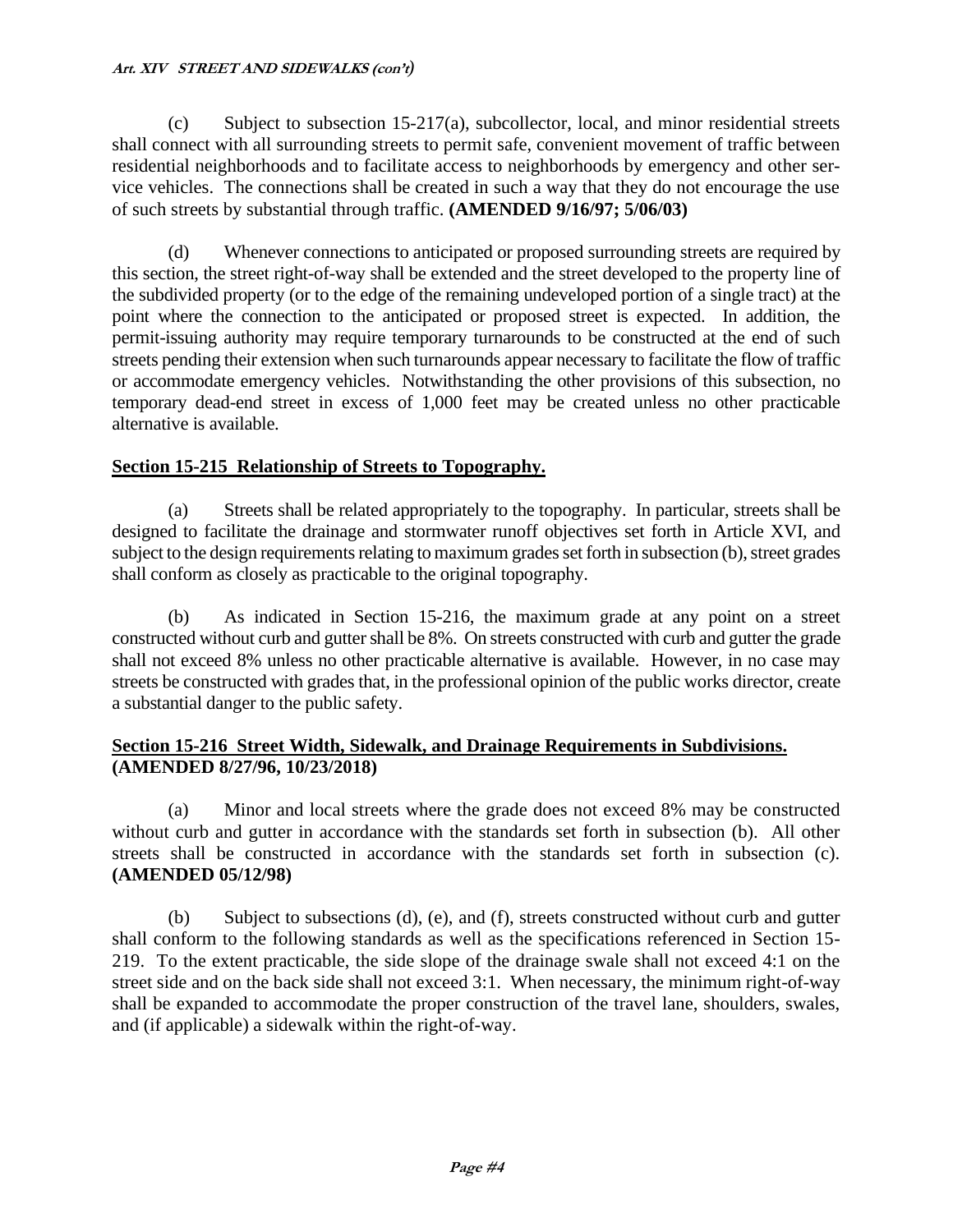| <b>TYPE STREET</b><br>with Swales | <b>MINIMUM</b><br><b>ROW</b><br>WIDTH | <b>MINIMUM</b><br><b>PAVEMENT</b><br><b>WIDTH</b> | <b>BIKE</b><br><b>LANES</b> |             | <b>MINIMUM SHOULDER</b><br><b>WIDTH</b> |    | <b>SIDEWALK</b><br><b>REQUIREMENT</b> |
|-----------------------------------|---------------------------------------|---------------------------------------------------|-----------------------------|-------------|-----------------------------------------|----|---------------------------------------|
| <b>MINOR</b>                      | 47'                                   | 18'                                               | <b>NONE</b>                 | $6^{\circ}$ |                                         | 8' | <b>NONE</b>                           |
| <b>LOCAL</b>                      | 47'                                   | $20^{\circ}$                                      | <b>NONE</b>                 | 6'          |                                         | 8' | <b>ONE SIDE</b>                       |

## **(AMENDED 11/19/96; 05/12/98)**

(c) Subject to subsections  $(d)$ ,  $(d1)$ ,  $(e)$ , and  $(f)$ , collector streets and other streets not constructed according to the requirements of subsection (b) shall conform to the requirements of this subsection and the specifications referenced in Section 15-219. Only standard  $90^{\circ}$  curb may be constructed, except that roll-type curb may be authorized by the permit issuing authority. Street pavement width shall be measured from curb face to curb face where  $90<sup>0</sup>$  curb is used, and from the back of one curb to the back of the opposite curb where roll-type curb is used.

| <b>TYPE STREET</b>     | <b>MINIMUM ROW</b>     | <b>MINIMUM PAVE-</b>   | <b>BIKE</b>       | <b>SIDEWALK</b>    |
|------------------------|------------------------|------------------------|-------------------|--------------------|
| with Curb & Gutter     | <b>WIDTH</b>           | <b>MENT WIDTH</b>      | <b>LANES</b>      | <b>REQUIREMENT</b> |
| <b>ALLEY</b> (One-way) | $20^{\circ}$           | 12'                    | <b>NONE</b>       | <b>NONE</b>        |
| <b>Minor</b>           | 37'                    | 18'                    | <b>NONE</b>       | <b>NONE</b>        |
| Local                  | 43'                    | 20 <sup>2</sup>        | <b>NONE</b>       | <b>ONE SIDE</b>    |
| <b>Subcollector</b>    | 50 <sup>o</sup>        | 26'                    | <b>NONE</b>       | <b>BOTH SIDES</b>  |
| <b>Collector</b>       | 60'                    | 34'                    | <b>BOTH SIDES</b> | <b>BOTH SIDES</b>  |
| <b>Arterial</b>        | <b>NCDOT</b> Standards | <b>NCDOT</b> Standards | <b>BOTH SIDES</b> | <b>BOTH SIDES</b>  |

**(AMENDED 11/19/96; 5/12/98)**

(d) The Council may allow a deviation from the standards set forth in subsections (b) and (c) to allow the construction of a street divided by a landscaped median with one-way traffic proceeding in opposite directions on either side of the median. The Council may allow such a street if it finds that, if completed as proposed, such a street will (i) adequately and safely serve the functions streets are designed to serve, and (ii) will not impose on the town any undue or unreasonable costs or burdens relating to repair and maintenance.

(d1) The Council may, for any development approved with a special use permit-A on property zoned B-4-CZ, authorize a deviation from the standards set forth in subsection (b) and Appendix C relative to streets and sidewalks if the Council concludes that (i) the proposed streets and sidewalks would serve the functions they are designed to serve as well as or better than streets and sidewalks constructed in conformity with subsection (b) and Appendix C; and (ii) such streets and sidewalks will not impose on the town any undue or unreasonable costs or burdens relating to repairs and maintenance. **(AMENDED 6/22/21)**

(e) The Council may allow a deviation from the right-of-way minimums set forth in subsections (b) and (c) if it finds that (i) the deviation is needed because in order for a development to be served by a public street the street must be constructed within an area that is not of sufficient width to comply with the right-of-way criteria set forth above, (ii) a street that meets the pavement width criteria and substantially complies with the other criteria set forth above can be constructed within the right-of-way that can be made available; and (iii) that the applicant has shown that the applicant has made a reasonable effort and attempted to purchase the necessary right-of-way.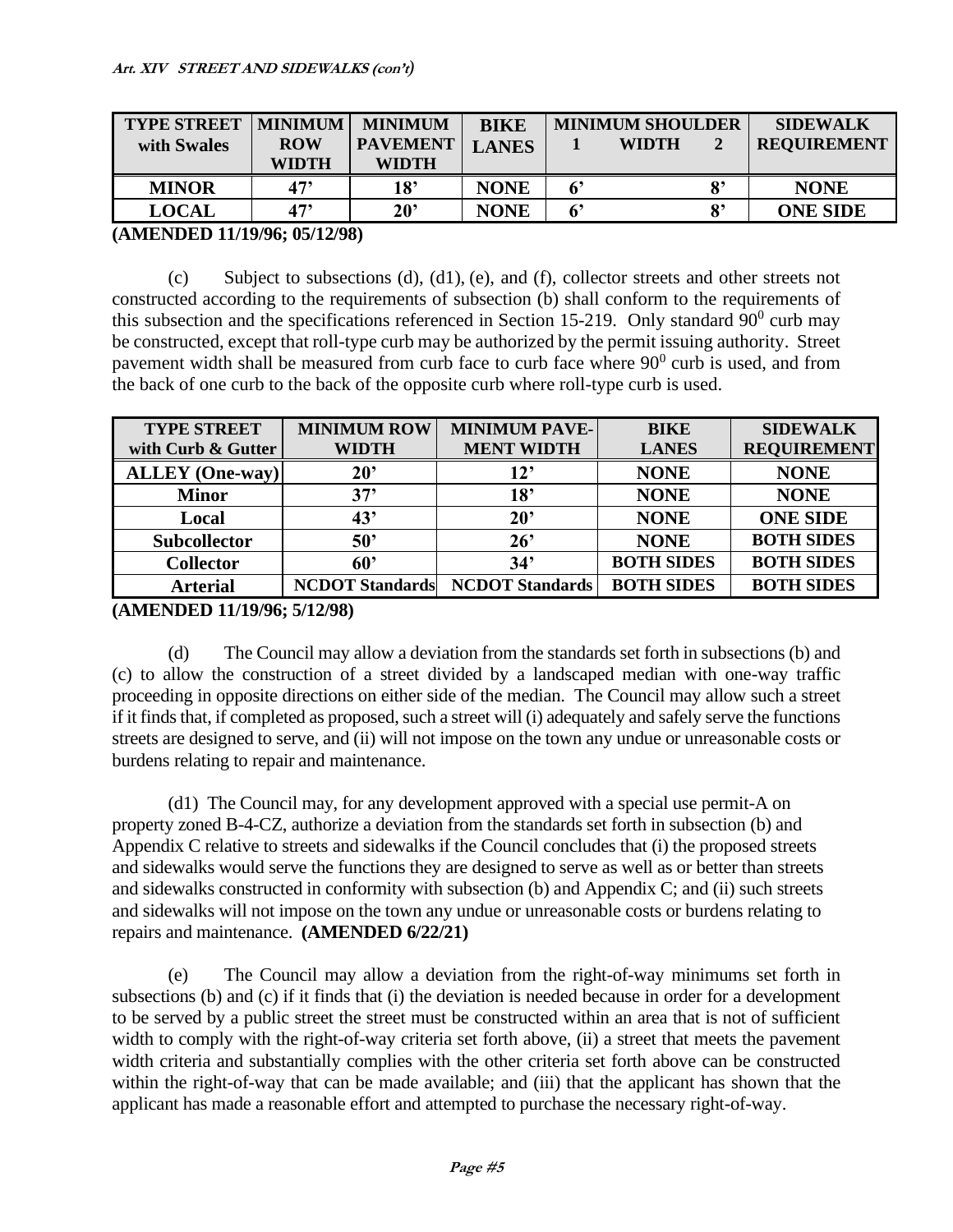(f) The Council may allow a deviation from the standard right-of-way minimums set forth in subsections (b) and (c) if it finds that the developer has obtained an agreement from the utility companies whose lines will need to be located within a street right-of-way to install such lines in a single trench or in some other fashion that allows the street right-of-way to serve all of its intended purposes with a lesser width than that specified in subsections (b) and (c).

(g) The sidewalks required by this section shall be at least five feet wide and constructed with concrete according to the specification set forth in Appendix C, except that the permit issuing authority may permit the installation of walkways constructed with mortarless laid brick pavement according to specifications set forth in Appendix C when it concludes that: (**AMENDED 12/08/98**)

- (1) Such walkways shall serve the residents of the development as adequately as concrete sidewalks; and
- (2) Such walkways shall be more environmentally desirable or more in keeping with the overall design of the development.

(h) Whenever the permit issuing authority finds that a means of pedestrian access is necessary from the subdivision to schools, parks, playgrounds, or other roads or facilities and that such access is not conveniently provided by sidewalks adjacent to the streets, the developer may be required to reserve an unobstructed easement of at least ten feet in width to provide such access.

(i) In subdivision developments that abut a public street, sidewalks shall be constructed adjacent to such street if a sidewalk in that location is required by the officially adopted town sidewalk master plan. Whenever possible, such sidewalk shall be constructed within the public right-of-way.

(j) The sidewalks required by this section along streets with curb and gutter shall be constructed with a planting strip at least three feet in width, unless the permit-issuing authority allows the strip to be omitted or constructed at a lesser width upon a finding that such deviation from the presumptive standard is warranted to avoid environmental damage or to promote public safety. For purposes of this subsection, a planting strip shall mean a strip of land located between the back of the curb and the walkway. Such planting strips shall be planted with grass or otherwise landscaped. **(AMENDED 11/19/96; 12/08/98)**

## **Section 15-216.1 Street Widths, Sidewalk and Drainage Requirements in Certain Developments. (AMENDED 5/06/03)**

(a) When any tract of land is developed under circumstances requiring the issuance of a special use permit-B or special use permit-A, the street and road design requirements for streets other than collector streets that would otherwise be determined in accordance with the provisions of Sections 15-216 and 15-221 may be modified, by approval of the permit-issuing authority, to alternative street width and construction specifications, sidewalk and drainage requirements, as illustrated in Appendix C, for developments that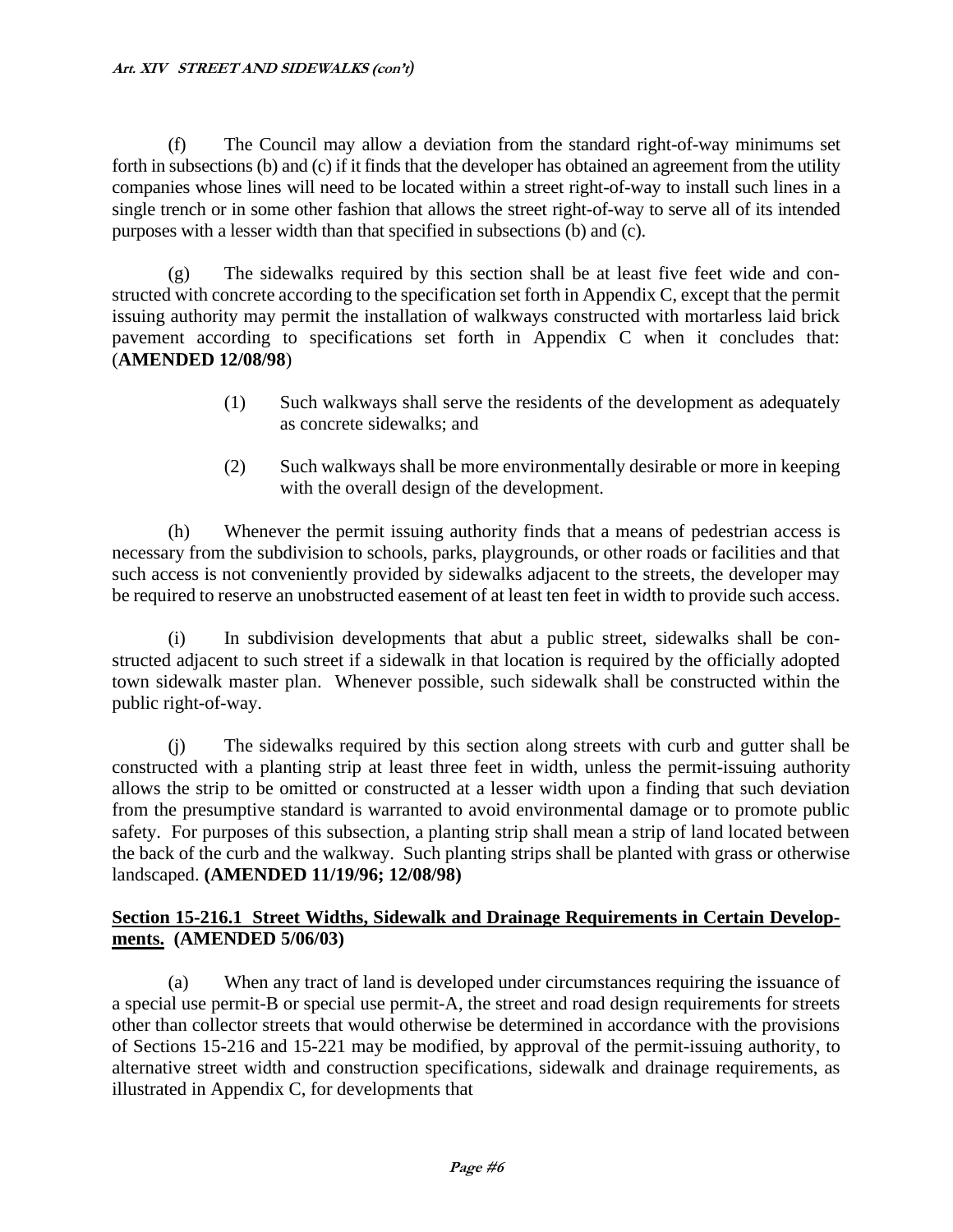- 1) involve the extension of, or connection to, existing Town streets, the construction specifications of which do not meet the minimum standards established in Section 15-216 in association with Section 15-210 Street Classification;
- 2) meet the following low-impact development criteria:
	- a. preserves open space and minimizes land disturbance;
	- b. protects natural systems and preserves natural processes (including, but not limited to, drainage ways, vegetation, soils, and other sensitive areas);
	- c. maximizes the incorporation of natural site elements (including, but not limited to, wetlands, stream corridors, and mature forests), and;
	- d. decentralizes and micromanages stormwater at its source to the maximum extent practicable.
- 3) include a minimum of 15 percent affordable housing units (as defined in Section 15-182.4(a).

(b) Streets constructed in accordance with this Section shall conform to the following standards as well as specifications presented in Appendix C.

| <b>Type</b><br><b>Street</b><br><b>Alternative</b> | <b>Minimum</b><br><b>ROW</b><br>Width | <b>Minimum</b><br><b>Pavement</b><br>Width | <b>Bike</b><br>Lanes | $\parallel$ Minimum<br>der Width 12 | <b>Shoul-</b> Sidewalk<br>Re-<br>quirement |
|----------------------------------------------------|---------------------------------------|--------------------------------------------|----------------------|-------------------------------------|--------------------------------------------|
| Local                                              | 59'                                   | $20^{\circ}$                               | <b>NONE</b>          | 9(2)                                | <b>ONE SIDE</b>                            |
| <b>Subcollec-</b>                                  | 73'                                   | 26'(1)                                     | <b>NONE</b>          | 9(2)                                | <b>SIDES</b><br><b>BOTH</b>                |
| tor                                                |                                       |                                            |                      |                                     | (3)                                        |

- (1) Minimum pavement width may include the concrete grade beam illustrated in Standard Drawing No. 27, or structural equivalent as approved by the Town Engineer.
- (2) Nine feet of width may include a 3-foot planting strip, 5-foot sidewalk, and 1-foot separation between sidewalk and drainage/water quality structure.
- (3) May be modified by the permit-issuing authority.
- (4) Construction requirements as required in Appendix C and D of the Land Use Ordinance, unless otherwise specifically modified by these provisions or the notes included on standards in Appendix C and D.

(c) The permit-issuing authority may reduce the sidewalk requirement for subcollector streets meeting the alternative street standard from both sides to one side of the road if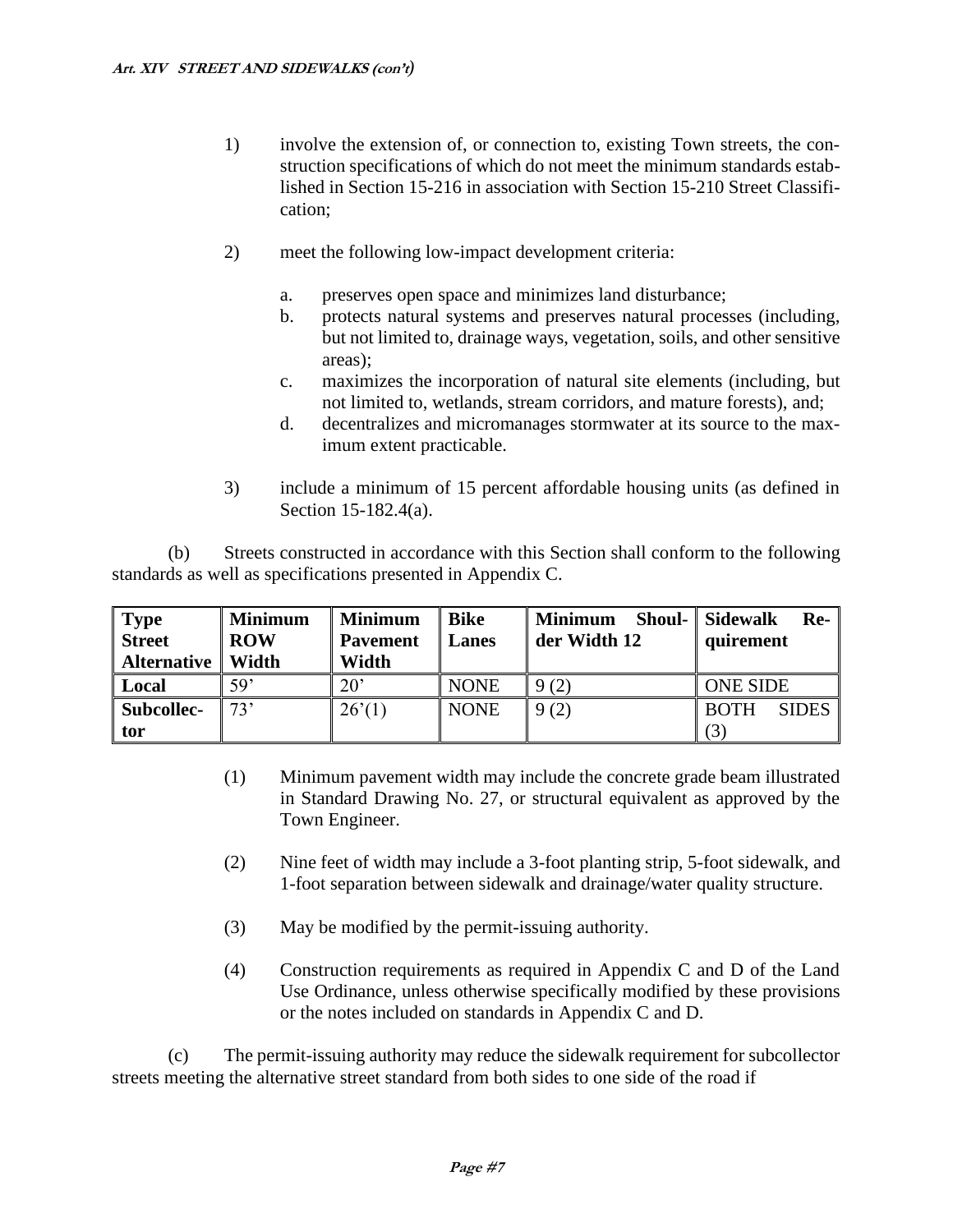- a. The development contains a parallel system that is integrally designed and provides pedestrian access to the interior of the site;
- b. Any new public street passing through the development and the bulk of the facilities and activities are to occur on one side of the road;
- c. Any new public street connects to an existing street that does not meet public street standards and where the site conditions indicate that the full upgrade of the street to the town standards would not be practicable; and
- d. The developer is participating in off-site construction of, or improvements to public sidewalks that will connect the new development with the town's sidewalk system.

## **Section 15-217 General Layout of Streets.**

(a) To the extent practicable, all streets shall be interconnected. Cul-de-sacs shall not be used unless the topography of the land does not allow a design that would make an interconnecting street practicable. **(AMENDED 9/16/97; 9/28/99)**

(b) All permanent dead-end streets [as opposed to temporary dead-end streets, see subsection 15-214(d)] shall be developed as cul-de-sacs in accordance with the standards set forth in subsection (c), unless construction of such cul-de-sacs is not reasonably possible given such factors as steep slopes or right-of-way limitations. Under such circumstances, the town may approve alternative designs that will provide a safe and convenient means for vehicular traffic to turn around (alternatives are suggested in Appendix C, Standard Drawing No. 19). Except where no other practicable alternative is available, such streets may not extend more than 550 feet (measured to the center of the turn-around). **(AMENDED 9/27/94, 9/16/97)**

(c) The right-of-way of a cul-de-sac shall have a radius of 60 feet if constructed without curb and gutter or a radius of 52 feet if constructed with curb and gutter. The radius of the paved portion of the turn-around for streets constructed without curb and gutter shall be 42' (measured to the outer edge of pavement) and for streets constructed with curb and gutter shall be 44.5' (measured to the back of the outer curb). If a developer chooses to provide an unpaved center island in the culde-sac, the island shall be landscaped and shall not be dedicated to the public; it shall remain under the ownership and control of the developer (or the developer's successor) or a homeowners association or similar organization that satisfies the criteria established in Section 15-201. Cul-desacs containing center islands shall have a minimum pavement width of 18 feet if constructed without curb and gutter or 20 feet if constructed with curb and gutter (measured from inner edge of pavement to face of curb). Mountable  $45^{\circ}$  curbing shall be installed around the island in accordance with Town of Carrboro design specifications. Minimum design and construction specifications for cul-de-sacs are set forth in Appendix C.

Asymmetrical cul-de-sacs may be allowed with the approval of the public works director, town engineer, fire chief, and the applicable permit issuing authorities. **(AMENDED 2/20/90; 8/08/95; 9/16/97)**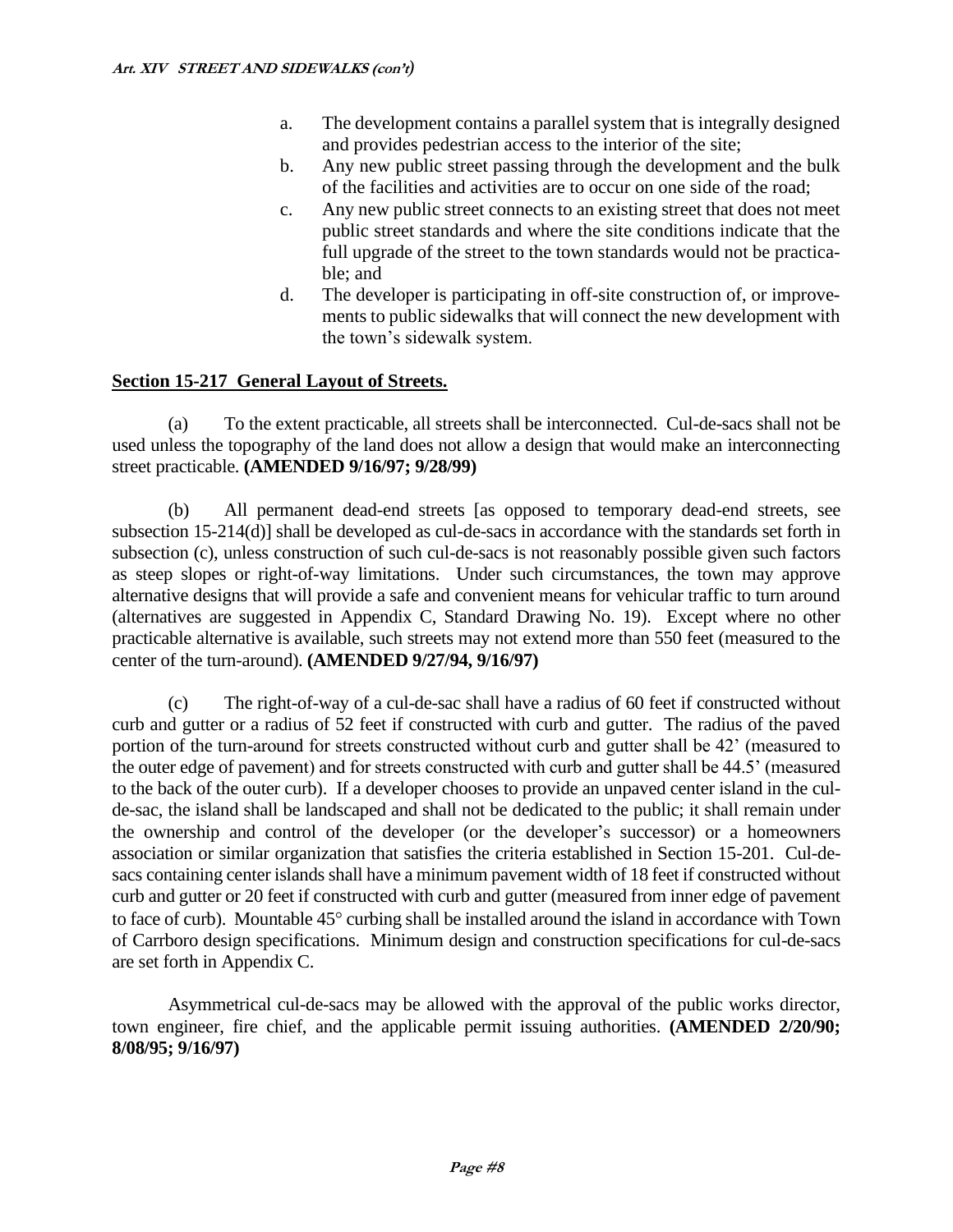(d) Half streets (i.e., streets of less than the full required right-of-way and payment width) shall not be permitted except where such streets, when combined with a similar street (developed previously or simultaneously) on property adjacent to the subdivision, creates or comprises a street that meets the right-of-way and pavement requirements of this chapter. **(AMENDED 9/16/97)**

(e) Streets shall be laid out so that residential blocks do not exceed 1,000 feet, unless no other practicable alternative is available. **(AMENDED 9/16/97)**

(f) Alleys shall not intersect with any arterials and shall meet the "Entrances to Streets" standards of Section 15-213. Alley radii at street intersections shall not be less than 15 feet. Alleys may run adjacent to lot line boundaries only and not parallel and adjacent to street right-of-way or front property boundaries. In determining conformance with Section 15-184(a), Setback Requirements, the right-of-way lines associated with alleys shall be regarded as lot boundary lines and not street right-of-way lines. **(AMENDED 9/27/94; 9/16/97)**

(g) To the extent practicable, portions of subcollector and collector streets that consist of stretches of 800 feet or more uninterrupted by intersections suitable for stop signs shall contain design features intended to discourage speeding and cut-through traffic, including but not limited to one or more of the following:

- (1) Curves with radius of 800 feet or less; or
- (2) Design features described in the town's Residential Traffic Management Plan. **(AMENDED 9/16/97)**

## **Section 15-218 Street Intersections.**

(a) Streets shall intersect as nearly as possible at right angles, and no two streets may intersect at less than 60°. Not more than two streets shall intersect at any one point, unless the public works director certifies to the permit issuing authority that such an intersection can be constructed with no extraordinary danger to public safety.

(b) Whenever possible, proposed intersections along one side of a street shall coincide with existing or proposed intersections on the opposite side of such street. In any event, where a center line offset (jog) occurs at an intersection, the distance between centerlines of the intersecting streets shall be not less than 150 feet except as provided in subsection (d). **(AMENDED 4/26/88)**

(c) Except as otherwise provided in subsection (d) and (e): **(AMENDED 4/26/88; REWRITTEN 1/26/10)**

- (1) No two streets may intersect with any other street on the same side at a distance of less than 400 feet measured from centerline to centerline of the intersecting street.
- (2) When the intersected street is an arterial, the distance between intersecting streets shall be at least 1,000 feet.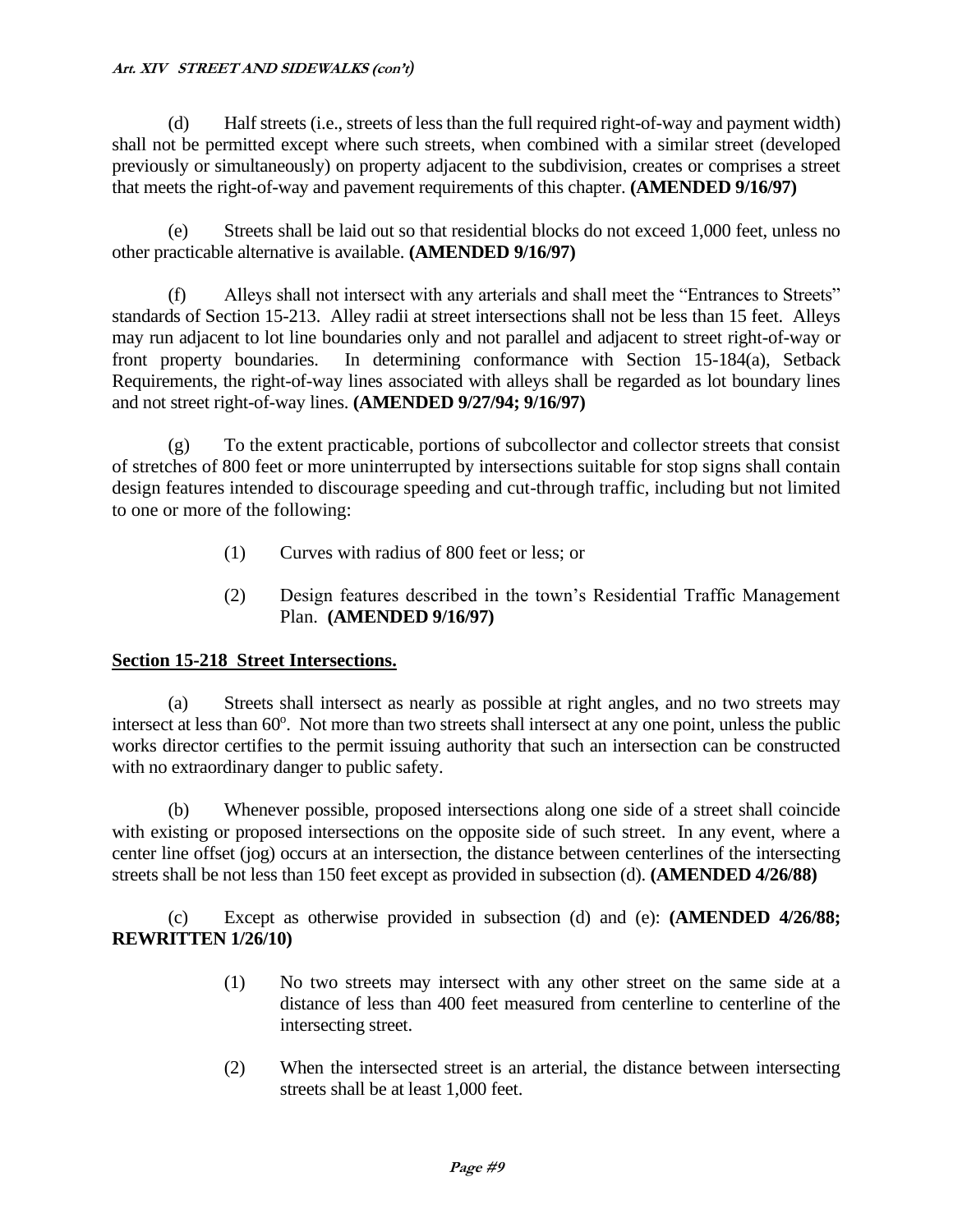(d) The provisions of this section shall not operate to prohibit any property from having direct access onto an adjacent public street, and when a literal application of the provisions of this section would otherwise prohibit all such access, the permit-issuing authority may allow the minimum deviation from the requirements of this section that is necessary to provide reasonable access. **(AMENDED 4/26/88)**

(e) Notwithstanding the foregoing, two streets may intersect with another street on the same side at a distance of less than 400 feet, measured from centerline to centerline of the intersecting streets, if the street with which the two streets intersect is connected to a street within a village mixed use development and a development itself is adjacent to a village mixed use development. However, in no event, may the two streets intersect at a distance of less than 125 feet. **(AMENDED 1/26/10)**

## **Section 15-219 Construction Standards and Specifications.**

Construction and design standards and specifications for streets, sidewalks, and curbs and gutters are contained in Appendix C, and all such facilities shall be completed in accordance with these standards.

## **Section 15-220 Public Streets and Private Roads in Subdivisions.**

(a) Except as otherwise provided in this section, all lots created after the effective date of this section shall abut a public street at least to the extent necessary to comply with the access requirement set forth in Section 15-211. For purposes of this subsection, the term "public street" includes a pre-existing public street as well as a street created by the subdivider that meets the public street standards of this chapter and is dedicated for public use. Unless the recorded plat of a subdivision clearly shows a street to be private, the recording of such a plat shall constitute an offer of dedication of such street. **(AMENDED 2/14/84)**

(b) Architecturally integrated residential subdivisions containing either twenty-five or more units, or consisting of four or more multi-family townhomes, may be developed with private roads that do not meet the public street and sidewalk standards of this chapter as long as: **(AMENDED 11/26/85; 6/25/02)**

- (1) The proposed development will have direct access onto a public street or, if the tract has access to a public street only via a private road, such private road is improved to public street standards;
- (2) No road intended to be private is planned to be extended to serve property outside that development; and
- (3) The standards applicable to unsubdivided developments set forth in Section 15-221 and 15-222 are complied with.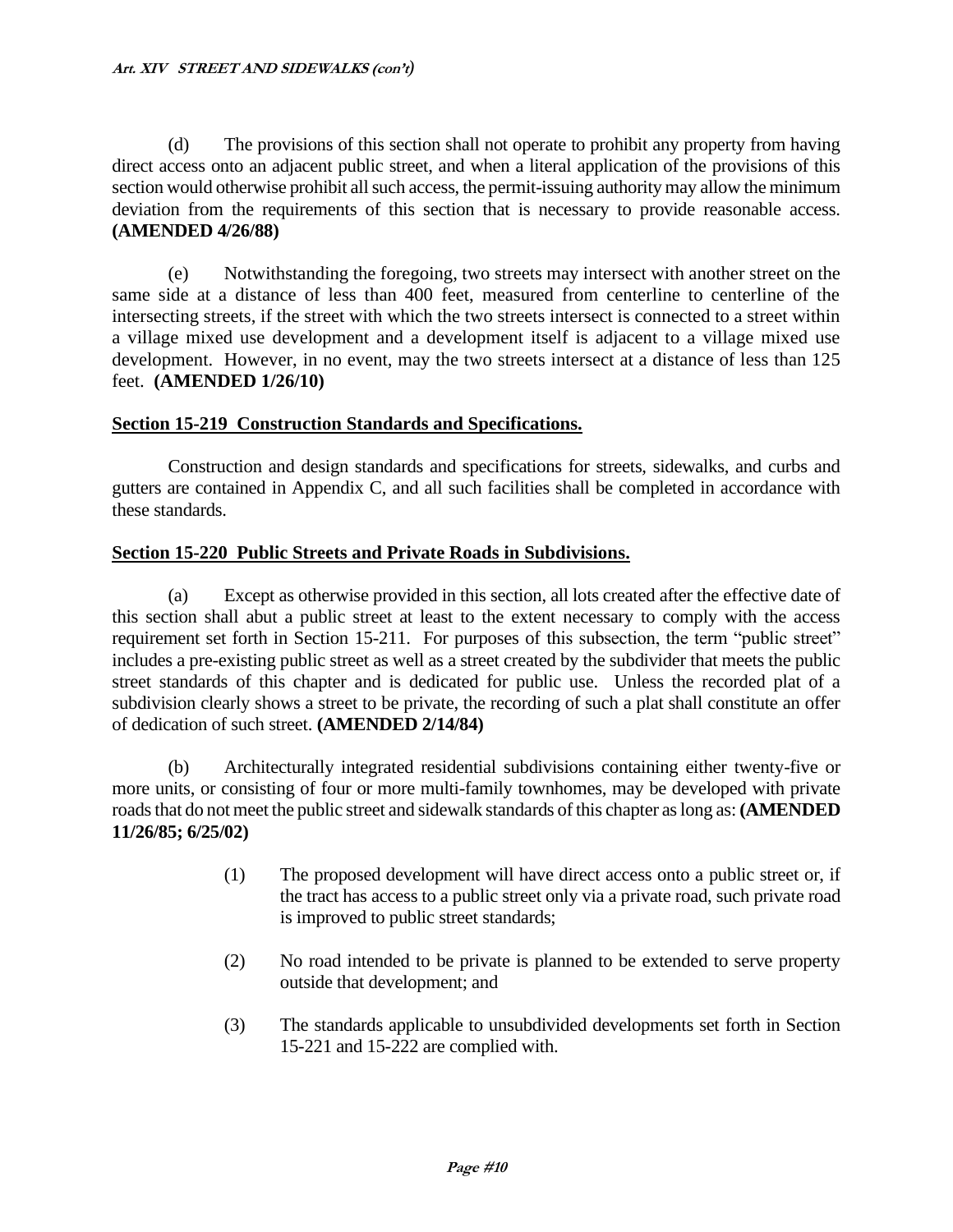(c) Subdivisions containing any number of lots may be developed with private roads that do meet the public street and sidewalk standards of this chapter but that are not intended for dedication to the public so long as:

- (1) The proposed development will have direct access onto a public street or, if the tract has access to a public street only via a private road, such private road is improved to public street standards;
- (2) No road intended to be private is planned or expected to be extended to serve property outside the development; and
- (3) The subdivider demonstrates to the reasonable satisfaction of the Council that the private roads will be properly maintained.

(d) A subdivision in which the access requirement of Section 15-211 is satisfied by a private road that meets neither the public street standards nor the standards set forth in Section 15-221 may be developed so long as, since the effective date of this chapter, not more than three lots have been created out of that same tract.

- (1) The intent of this subsection is primarily to allow the creation of not more than three lots developed for single-family residential purposes. Therefore, the permit-issuing authority may not approve any subdivision served by a private road authorized under this subsection in which one or more of the lots thereby created is intended for (i) two-family or multi-family residential use or (ii) any non- residential use that would tend to generate more traffic than that customarily generated by three single-family residences.
- (2) To ensure that the intent of this subsection is not subverted, the permit-issuing authority may, among other possible options, require that the approved plans show the types and locations of buildings on each lot or that the lots in a residential subdivision served by a private road authorized under this subsection be smaller than the permissible size lots on which two-family or multi- family developments could be located or that restrictive covenants limiting the use of the subdivided property in accordance with this subsection be recorded before final plat approval.

(e) No final plat that shows lots served by private roads may be recorded unless the final plat contains the following notations:

- (1) "Further subdivision of any lot shown on this plat as served by a private road may be prohibited by the Carrboro Land Use Ordinance."
- (2) "The policy of the Town of Carrboro is that, if the town improves streets (i) that were never constructed to the standards required in the Carrboro Land Use Ordinance for dedicated streets, and (ii) on which 75% of the dwelling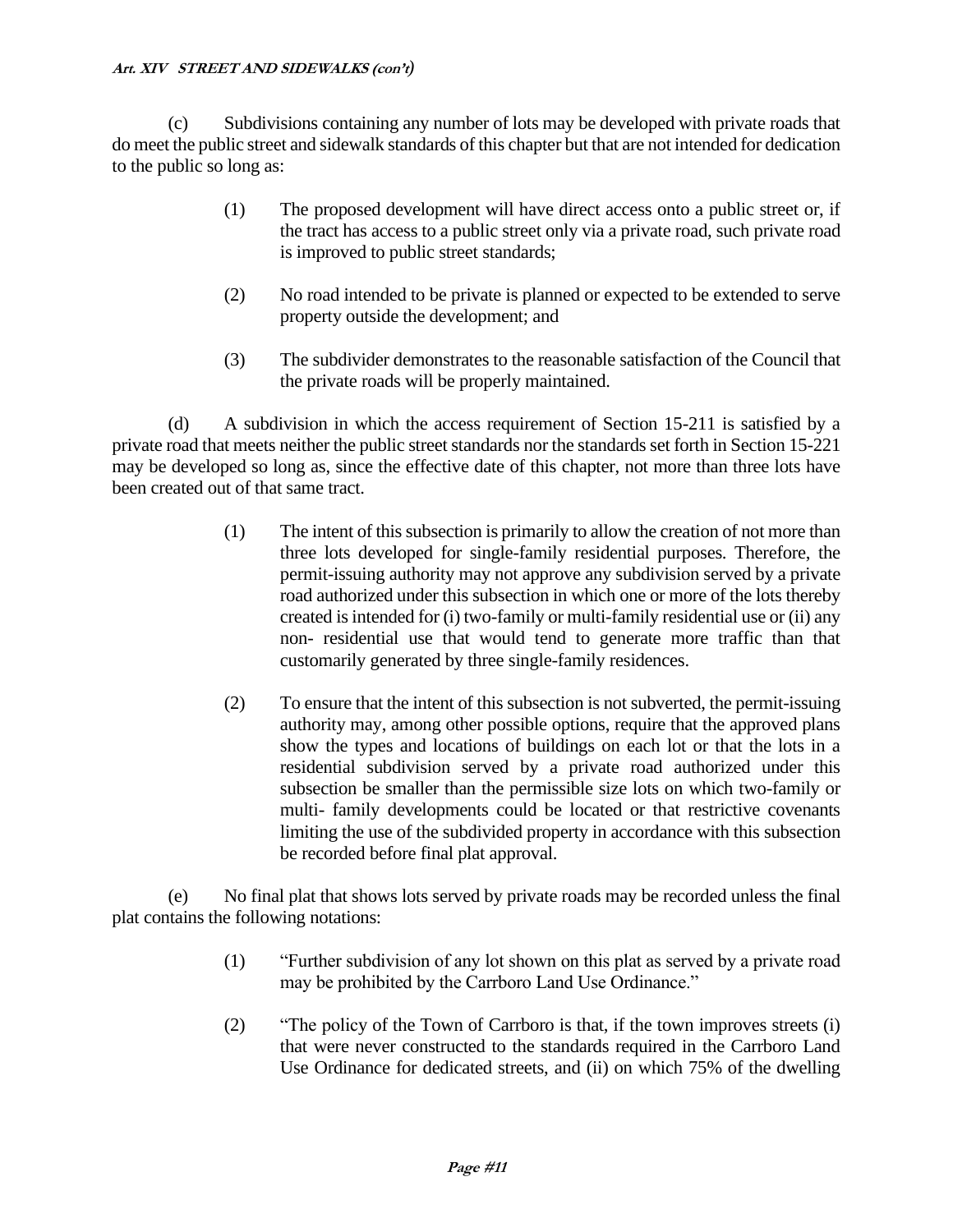units were constructed after July 1, 1979, 100% of the costs of such improvements shall be assessed to abutting landowners."

(f) The recorded plat of any subdivision that includes a private road shall clearly state that such road is a private road. Further, the initial purchaser of a newly created lot served by a private road shall be furnished by the seller with a disclosure statement outlining the maintenance responsibilities for the road, in accordance with the requirements set forth in G.S. 136-102.6(f). The intention of this subsection is to afford the same protection to purchasers of lots on private roads within the town as is provided to purchasers of lots outside the town by G.S. 136-102.6(f). **(AMENDED 6/22/21)**

(g) For purposes of this section, a private road meets the public street and sidewalk standards of this chapter if it is designed and constructed and sufficient setbacks are provided so that, if intended for dedication, it could be accepted as a public street in conformity with the requirements of this chapter. **(AMENDED 11/26/85)**

(h) Notwithstanding the other provisions of this section, the town may prohibit the creation of a private road if the creation of such a road would avoid the public street interconnection requirements set forth in Sections 15-214 and 15-217(a). **(AMENDED 6/25/02)**

## **Section 15-220.1 Design Standards for Village Mixed Use Developments. (AMENDED 5/28/02)**

(a) Village mixed use developments may be designed in accordance with the North Carolina Department of Transportation Traditional Neighborhood Development (TND) Guidelines, August 2000. Where specific NCDOT TND design guidelines have been established, these may supersede any related street design standards contained in this Ordinance, as well as standards and guidelines for utilities, landscaping and similar considerations. In the absence of TND specific design guidelines, the existing standards, criteria, guidelines or policies shall be applied.

(b) For purposes of implementing the NCDOT TND Guidelines, a village mixed use development shall be deemed to be a "classic" TND.

## **Section 15-221 Road and Sidewalk Requirements in Unsubdivided Developments.**

(a) Within unsubdivided developments, all private roads and access ways shall be designed and constructed to facilitate the safe and convenient movement of motor vehicle and pedestrian traffic. Width of roads, use of curb and gutter, and paving specifications shall be determined by the provisions of this chapter dealing with parking (Article XVIII) and drainage (Article XVI). To the extent not otherwise covered in the foregoing articles, and to the extent that the requirements set forth in this article for subdivision streets may be relevant to the roads in unsubdivided developments, the requirements of this article may be applied to satisfy the standards set forth in the first sentence of this subsection.

(b) Whenever (i) a lot is proposed to be developed residentially for more than four dwelling units or non-residentially in such a fashion as to generate more than 40 vehicle trips per day,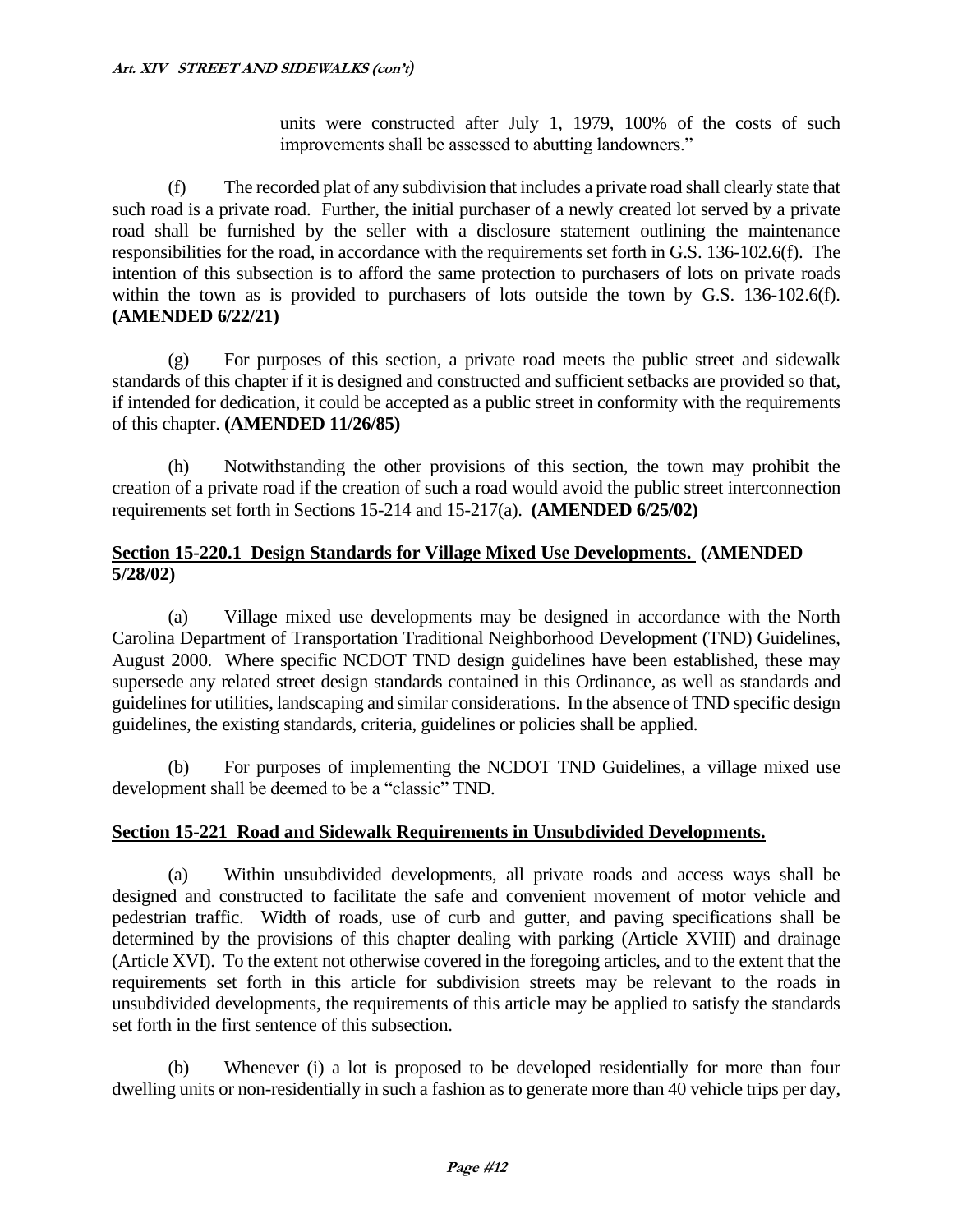and (ii) if the lot were to be subdivided, a street would be required running through the lot to provide a connection between existing or planned adjacent streets in accordance with the provisions of Sections 15-214 and 15-217(a), then the developer shall be required to construct and dedicate the same street that would have been required had the property been subdivided. On Town-owned properties, the Town Council may eliminate or reduce the requirements of this section for reservation and/or connection of right-of-way. **(AMENDED 6/25/02; 6/06/17)**

(c) In all unsubdivided residential developments, sidewalks shall be provided linking dwelling units with other dwelling units, the public street, and on-site activity centers such as parking areas, laundry facilities, and recreational areas and facilities. Notwithstanding the foregoing, sidewalks shall not be required where pedestrians have access to a road that serves not more than nine dwelling units. **(AMENDED 4/24/84)**

(d) Whenever the permit issuing authority finds that a means of pedestrian access is necessary from an unsubdivided development to schools, parks, playgrounds, or other roads or facilities and that such access is not conveniently provided by sidewalks adjacent to the roads, the developer may be required to reserve an unobstructed easement of at least ten feet to provide such access.

(e) In unsubdivided nonresidential developments that abut a public street, sidewalks shall be constructed adjacent to such street if a sidewalk in that location is required by the officially adopted town sidewalk master plan. Whenever possible, such sidewalk shall be constructed within the public right-of-way.

(f) The sidewalks required by this section shall be at least five feet wide, except that, where practicable, the sidewalks in the B-l(c), B-l(g), B-2, and C-T zoning districts shall be at least ten feet wide. Sidewalks are to be constructed according to the specifications set forth in Appendix C, except that the permit issuing authority may permit the installation of walkways constructed with other suitable materials when it concludes that: **(AMENDED 12/08/98; 4/8/03)**

- (1) Such walkways would serve the residents of the development as adequately as concrete sidewalks; and
- (2) Such walkways could be more environmentally desirable or more in keeping with the overall design of the development.

## **Section 15-222 Attention to Handicapped in Street and Sidewalk Construction.**

(a) As provided in G.S. 136-44.14, whenever curb and gutter construction is used in public streets, wheelchair ramps for the handicapped shall be provided at intersections and other major points of pedestrian flow. Wheelchair ramps and depressed curbs shall be constructed in accordance with published standards of the N.C. Department of Transportation, Division of Highways.

(b) In unsubdivided developments sidewalk construction for the handicapped shall conform to the requirements of Section (11X) of the North Carolina State Building Code.